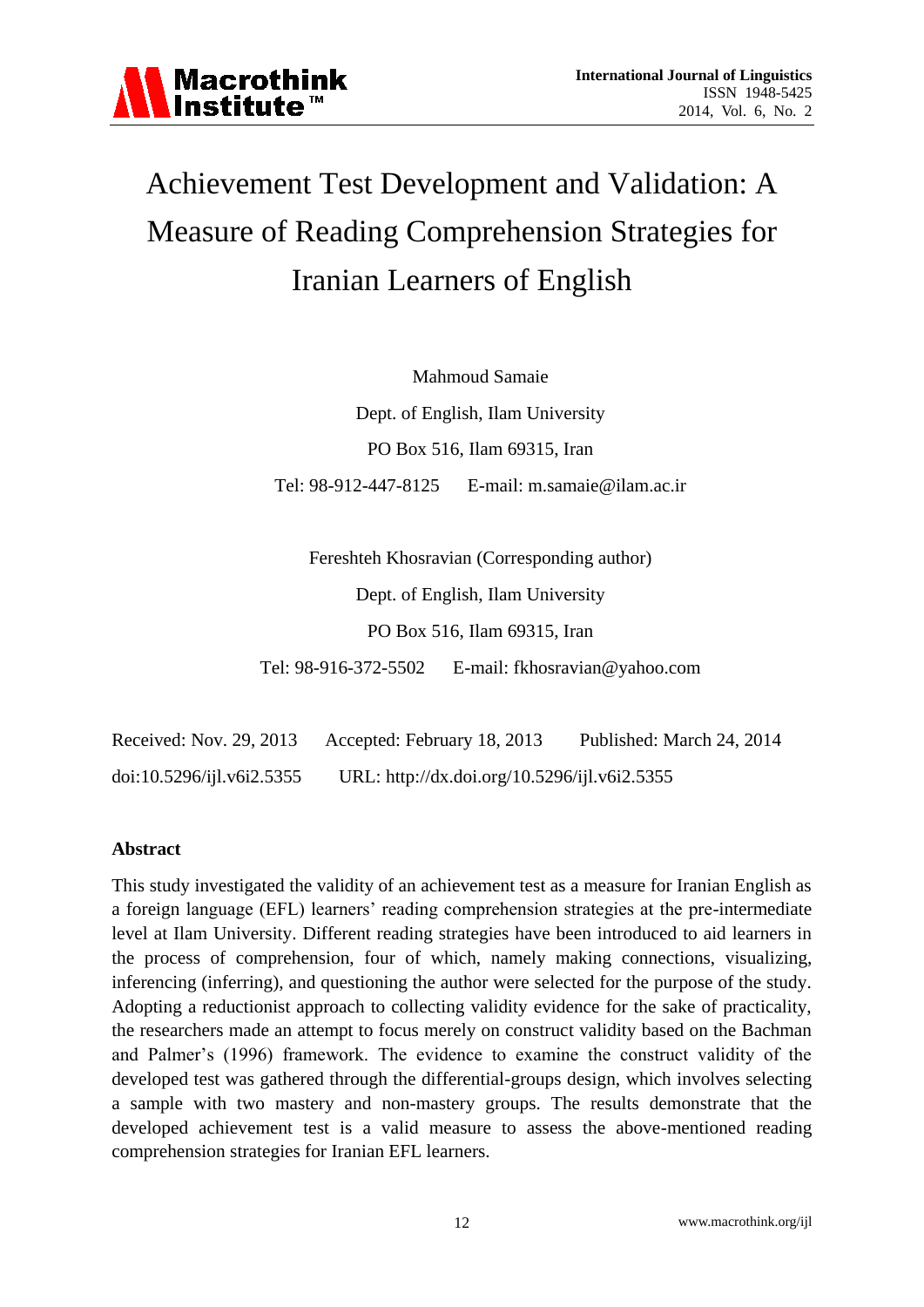

**Keywords:** Achievement test, Reading comprehension strategies, Iranian EFL learners, Construct validity, Differential-groups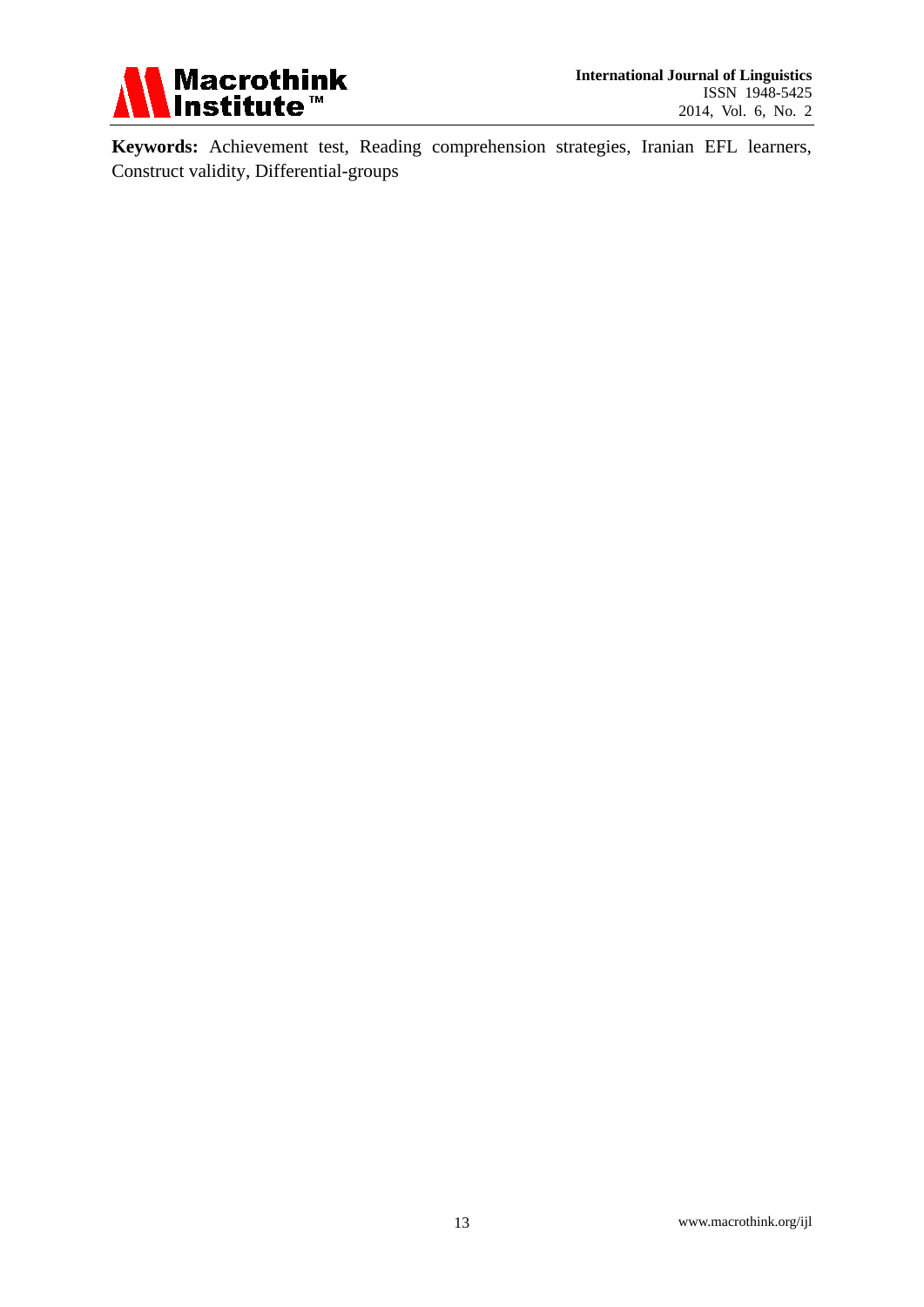

# **1. Introduction**

Language teaching has passed through a long way in search of a remedy for the language to be taught and learnt (Khany and Khosravian, 2013). Numerous methods, approaches, and theories have been recommended different intuitions to language teaching and learning. Today, there is an accord that successful language education relies much upon comprehensive teaching and learning principles (Brown, 2001; Kumaravadivelu, 2003). Language teachers globally attempt to employ different kinds of approaches to help their students to learn the fundamental skills of language including listening, speaking, reading, and writing. To assess the efficacy of educator teaching as well as pupil education of aforementioned skills, language tests can be planned and conducted (Mikhaylova, 2009). The most important index of, interpretation and use of, a useful test has almost always been considered to be that of validity, which has, of course, been conceptualized differently by interested theoreticians in the notion. According to Hughes (2003, p. 26), a test is considered to be valid if it measures accurately what it is intended to measure.

To investigate the validity of a test, both interpretation and use, different types of validity evidence need to be collected depending on one's frame of reference, such as the classic one which calls for marshalling content, criterion-related, and construct validity evidence. Viewed from within the limits of this conventional framework, construct validity has come to enjoy a superordinate status. In Bachman's (1990) words, construct validity "concerns the extent to which performance on tests is consistent with predictions that we make on the basis of a theory of abilities, or constructs" (p. 225). Due to the importance of construct validity, the present study made an attempt to develop a reading comprehension achievement test and examine its construct validity in terms of the selected strategies for Iranian EFL learners. In what follows, a review of related literature concerning reading comprehension and some of its effective strategies is presented.

# **2. Review of Literature**

To validate the constructed test, it seems essential to describe reading comprehension along with some of its effective strategies that were selected for the purpose of this study. With regard to the definition of reading, Chastain (1988) states it is a process concerning with the activation of related knowledge and relevant language skills to perform an exchange of information from one person to another. Reading, he (ibid.) continues, necessitates the reader concentrating on the reading materials and integrating formerly acquired knowledge and skills for comprehending what someone else has written. Snow and Sweet (2003, p. 1) describe reading comprehension "as the process of simultaneously extracting and constructing meaning". Related literature indicates that reading comprehension strategies are somehow ignored by teachers in language classrooms. According to CIERA (Center for the Improvement of Early Reading Achievement), many research studies have divulged the enhancement of reading comprehension through applying different reading strategies (Palincsar and Brown, 1984; Adler, 2001; Trabasso and Bouchard, 2002). Block and Israel (2005) suggest comprehension strategies such as inferring, making connections, modeling, predicting, questioning, summarizing, and think-aloud process ought to be applied as soon as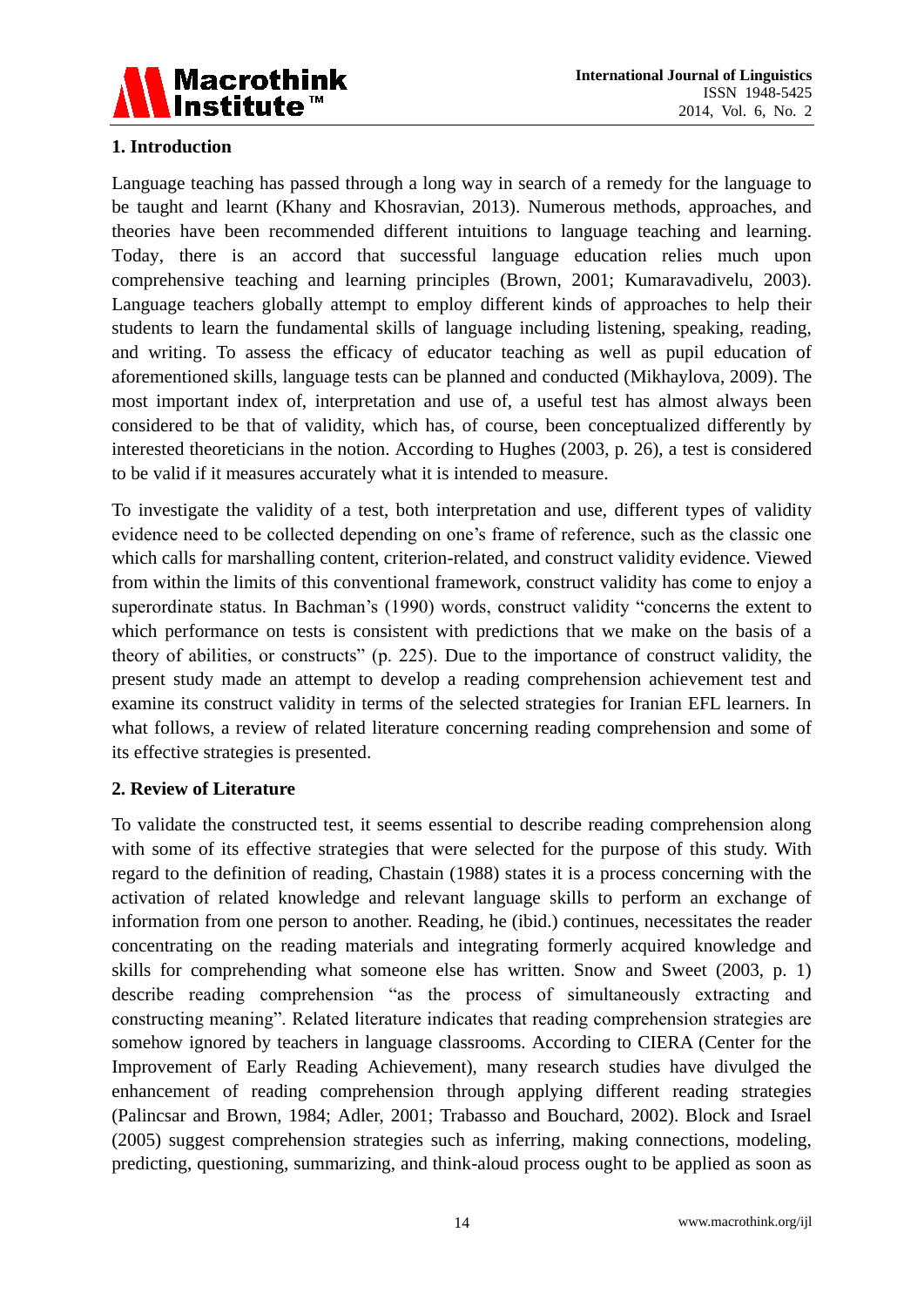

kindergarten.

Some researchers such as Pressley (1997) and Collins and Collins (2002) identified five strategies that serve as a basis for effective reading comprehension instruction including; accessing prior knowledge, making connections to text, questioning, seeking clarification, using mental imagery, and summarizing. Such strategies obviously necessitate student involvement and teacher management. Guthrie, Schafer, and Wang (1995) suggest that comprehension strategies, when effectively implemented, empower students with the confidence to expand the frequency and level of their reading. Teele (2004) asserts that "[t]he goal of all readers should be to understand what they read" (p. 92). Research shows that good readers are actively involved with the text, and they are aware of the processes they use to understand what they read. Teachers can help improve students' comprehension through instruction of reading strategies. Alongside all of these studies, there appears to be a need to conduct a study to discover whether a useful test could be developed which would assess reading comprehension strategies. Accordingly, to implement this purpose, as mentioned before, only four strategies, namely inferring, making connections, questioning, and visualizing selected. The definition of each comes in the following.

# **3. Definition of Some Basic Terms**

# *3.1 Reading Comprehension Strategies*

Reading comprehension strategies refer to the conscious and flexible plan that students apply and adapt to a text when they face problems while reading. Readers use reading comprehension strategies, both cognitive and metacognitive, to better understand reading texts and in order to learn to read independently (Allen, 2003).

# *3.2 Cognitive Strategies*

Cognitive strategies are generally deliberate, global, rather than domain-specific (Chi, 1987), activities undertaken by active learners, many times to remedy perceived cognitive failure (Garner, 1987). A cognitive strategy has four properties including: being general and domain independent, having a goal, having several components, and having finite total number of strategies in memory (Chi, 1987).

# *3.3 Making Connections*

In order to enhance reading comprehension, readers may relate their previous learning and background knowledge to the text. This strategy is called making connections.

#### *3.4 Visualizing*

While reading, reader may possibly construct an image to be kept in his/her memory as an illustration of what he/she interprets about the text (National Reading Panel, 2000).

#### *3.5 Inferring (Inferencing)*

Pupils are required to employ their background learning as well as the knowledge of the words to conclude on their own and reach an appropriate comprehension about the text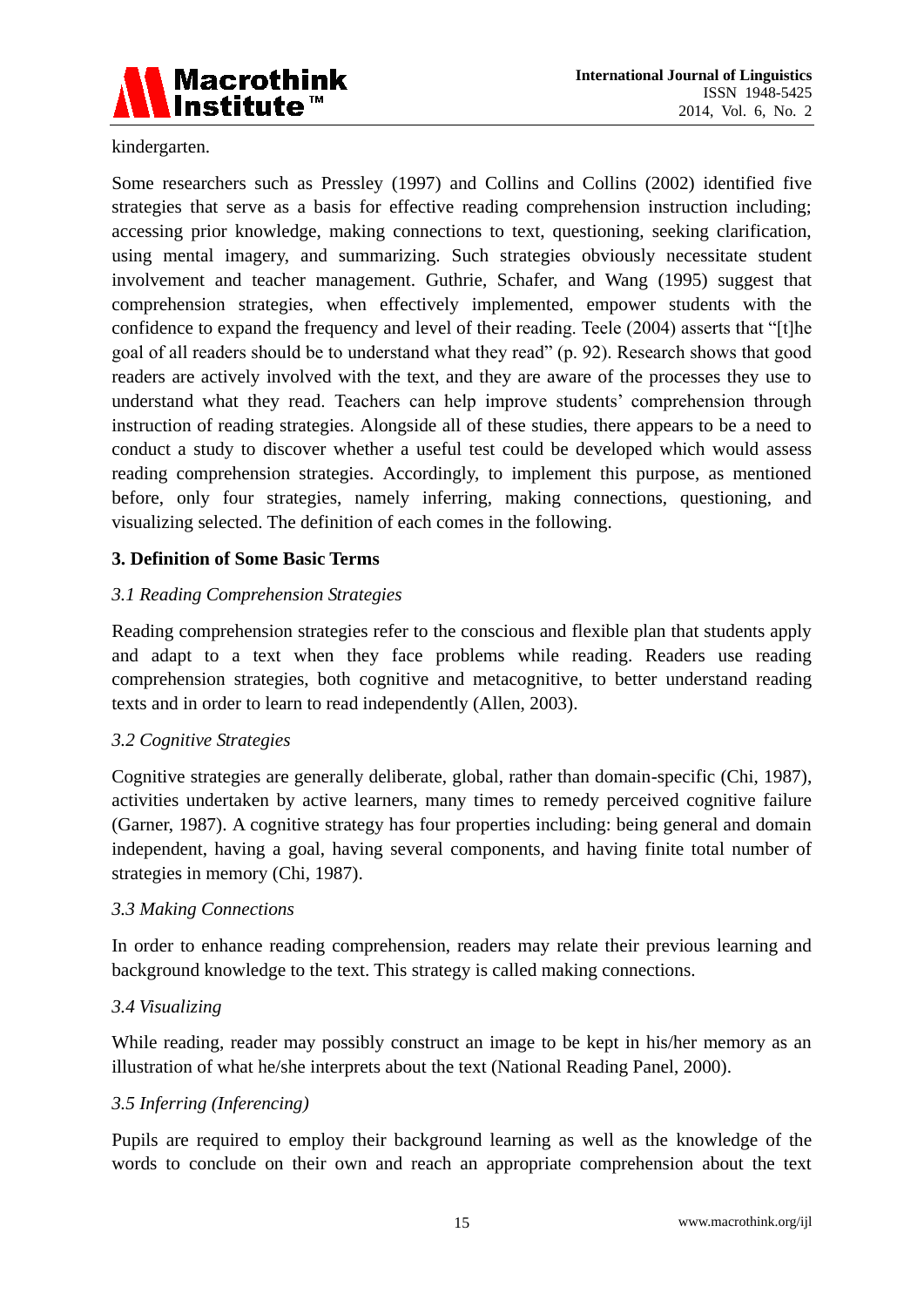

(Serafini, 2004). Furthermore, they can perform following actions via inferring: conclude about the text, forecast the succeeding events, recognize basic topics, and employ the images and knowledge of the text to construct meaning (Harvey and Goudvis, 2000).

## *3.6 Questioning (the author)*

In order to create meaning, improve comprehension, discover responses, resolve difficulties, discover knowledge, and find recent knowledge; readers are required to question themselves preceding, throughout, and following the reading (Harvey and Goudvis, 2000).

## **4. Statement of the Problem**

Due to increasing demands on students in general and EFL students in particular, both in the classroom and in society, teachers are forced into the realization that their students' reading abilities would impact the success of those students in the content area classroom and that students who leave the school system without the proper reading skills and strategies are at an automatic disadvantage in society (Biancarosa and Snow, 2004). EFL learners now need some skills and strategies to read all kinds of texts for understanding. Universally, teachers of English try to employ different kinds of approaches to help students to learn the fundamental strategies and skills of language. Different reading strategies have been found to assist learners in the process of comprehension. The effectiveness of these strategies should be assessed through administering tests. Of crucial means to confirm the quality a test is to investigate its usefulness based on one of the available frameworks such as Bachman and Palmer's (1996). In case it turned out to be valid, the test developed for the study is expected to be helpful at least in terms of construct validity in Iranian educational context as an instrument to measure EFL learners' reading comprehension strategies. With regard to what has already been stated and based on the objectives of the research, the study sought answer to the following research question:

Is the developed achievement test a valid measure to assess the selected reading comprehension strategies for Iranian EFL learners?

# **5. Method**

# *5.1 Participants*

The participants of the study composed of 26 pre-intermediate Iranian students studying English Literature at Ilam University. The participants were both female and male and their age range was 18-25. They were at two pre-intermediate levels, upper and lower. The students at the upper level would act as a mastery group -those who are supposed to gain instruction to use reading comprehension strategies during reading comprehension- and the students in the lower group were defined as a non-mastery group -those in whose syllabus the instruction of the related strategies was not included.

#### *5.2 Instrument*

The instrument of the present study was a reading comprehension achievement test developed by the researchers. The test consisted of five texts each of which was followed by eight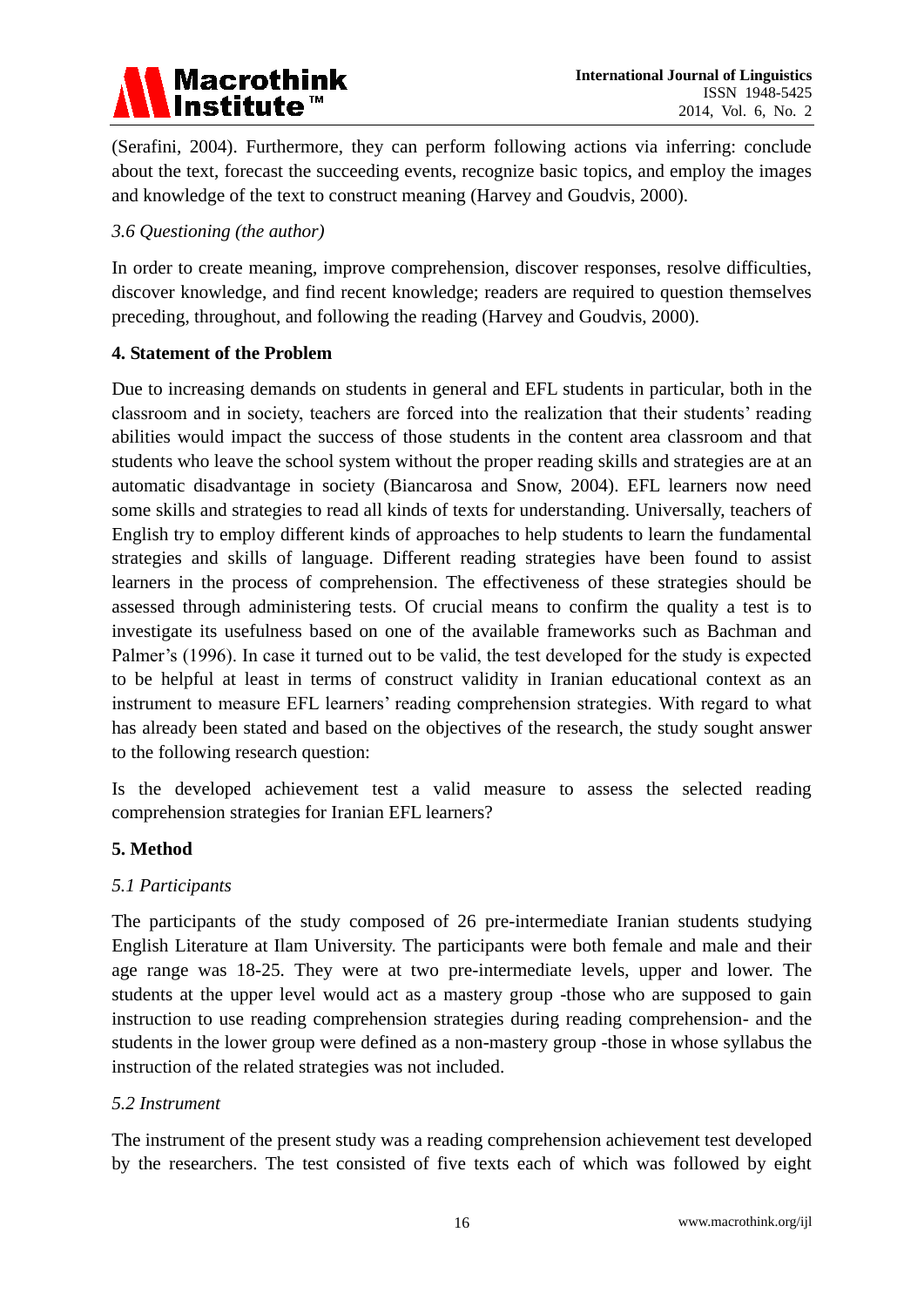

comprehension questions: all of the items were in multiple-choice format. There was an attempt to select those texts with almost the same level of difficulty of the texts that the students were exposed to during the term.

## *5.3 Procedure and Data Analysis*

After the instruction of selected strategies to the mastery group, both groups of mastery and non-mastery received a reading comprehension test at the end of the semester. In what follows, the process of test development and test evaluation is presented.

#### 5.3.1 Test Development

Bachman and Palmer (1996) assert that test development is the entire process of creating and using a test, beginning with its initial conceptualization and design, and ends up with one or more archived test and the results of their use. They propose three stages for test development: design, operationalization, and administration.

## 5.3.1.1 Design Stage

In this stage, a detailed description of the components of the test design was prepared to insure that performance on the test task was compatible with language use and the test scores were maximally useful for their intended purpose. Bachman and Palmer (1996) divide this stage into six components:

- 1) A description of the purposes of the test; in this study the purpose of the test was to assess the effectiveness of reading comprehension strategies in promoting Iranian EFL learners' reading comprehension ability.
- 2) A description of the target language use domain (TLU) and task types; it was supposed that the results of this study could be generalized to the TLU domain, because all of the students probably encounter reading comprehension tasks in their daily life, e.g. in reading newspaper.
- 3) A description of the population of test takers for whom the test is intended; the test was prepared for Iranian EFL learners in an English class at Ilam University, they were both female and male with the 18-25 year age range.
- 4) A definition of the construct(s) to be measured; the construct to be measured was the students' reading comprehension strategies including visualizing, making connections, inferencing, and questioning the author (their definitions are presented in section 3).
- 5) A plan for evaluating the qualities of usefulness; evaluating the usefulness of the test was on the basis of Bachman and Palmer's (1996) framework, taken only construct validity into account in this study.

A list of required and available resources and the plan for their allocation and management; the required resources in this test included human resources: test developer, administrator, and rater that would be the researchers themselves; material resources: an English class at Ilam University for testing the related materials; test material: related texts, paper, and pen;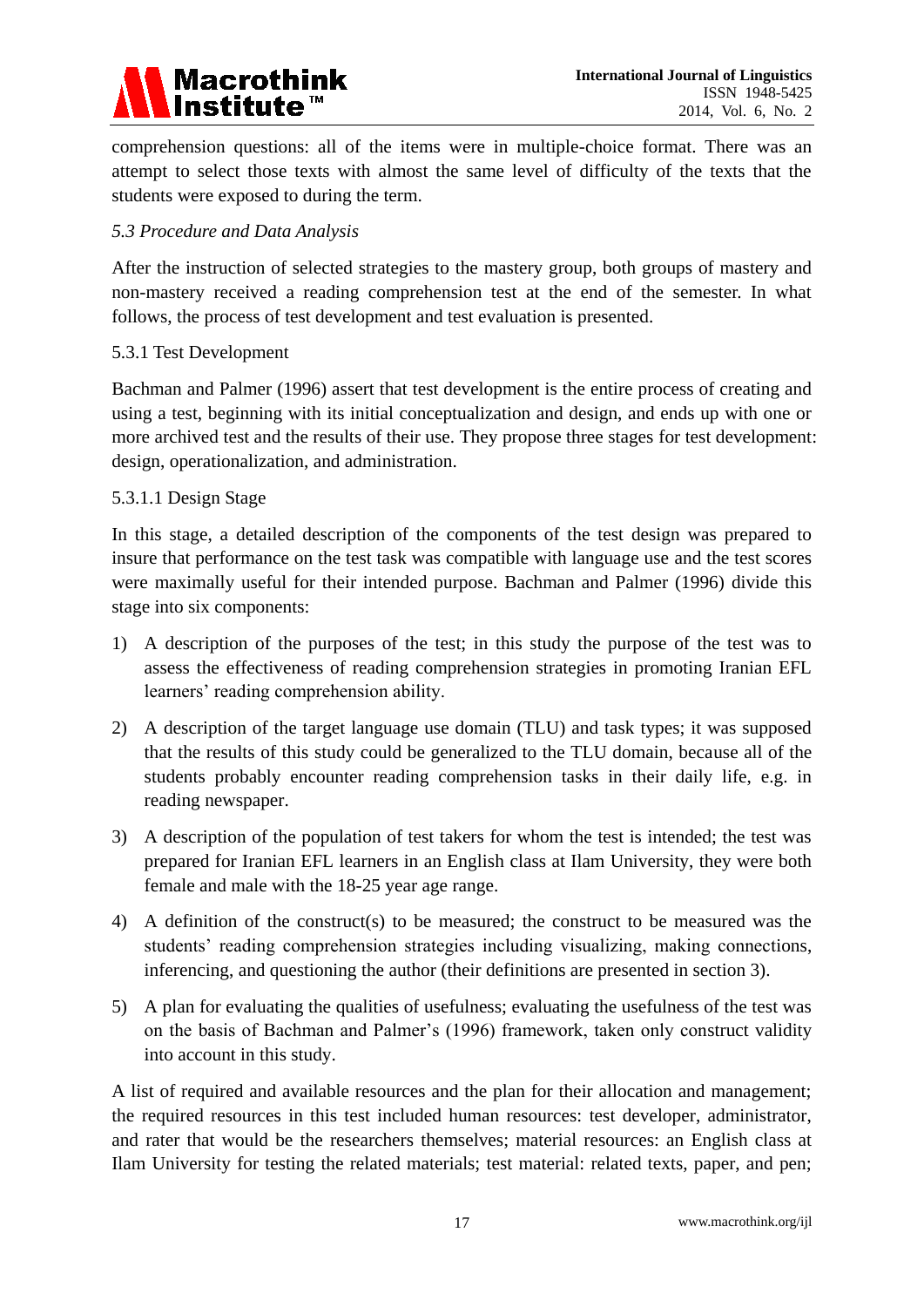

and the time resources: time to develop, administer, and score the test.

## 5.3.1.2 Operationalization Stage

- *Setting:* The constructed test administered in a session after the last session and in the learners' own class in order to prevent any problems related to the unfamiliarity of the setting.
- *Rubric:* Because of the test takers' level that was pre-intermediate, they were assumed to be familiar with this type of testing. The tasks would be scored objectively by the teacher.
- *Input:* The input was only the related printed texts.
- *Expected response:* The students were expected to answer the multiple-choice questions just by circling the correct responses on their answer sheets.
- *Relationship between input and response:* There was a direct relationship between the input and the expected response. The responses were formed directly from the information provided in the input i.e. the test takers read the input and answered the questions based on the information given in the text.

## 5.3.1.3 Test Administration Stage

Test administration stage involves giving the test to a group of individuals, collecting information, and analyzing the information for the purposes of assessing the usefulness of the test and making the inferences or decisions for which the test was intended. In this study, as mentioned above, the developed test administered in a session after the last session and in the learners' own class in order to prevent any problems related to the unfamiliarity of the setting. For the purpose of the test, it was developed into five parts; each part contained eight items, all of which were in multiple-choice format. Each multiple-choice item consisted of a stem and four options and students were expected to answer the questions by circling the correct response on their answer sheets. All of items possessed equal points; each one was worth one point. The test time limit was forty minutes, one minute for each item. Because of the nature of selected-response items, the test was scored objectively by the teacher herself.

#### 5.3.2 Evaluating the Usefulness of the Test

In regard to the usefulness of the test, Bachman and Palmer's (1996) framework was taken into account. It emphasizes six factors: construct validity, reliability which is referred to dependability for criterion-referenced test, authenticity, interactiveness, impact, and practicality. For the purpose of the study, among the qualities of usefulness, the most important one, i.e. construct validity, was focused on.

#### **6. Results**

Differential groups approach has been applied to assess construct validity. This approach requires defining two groups of students, one group that possesses the construct (masters) and another that lacks the construct (non-masters). After determining the groups of masters and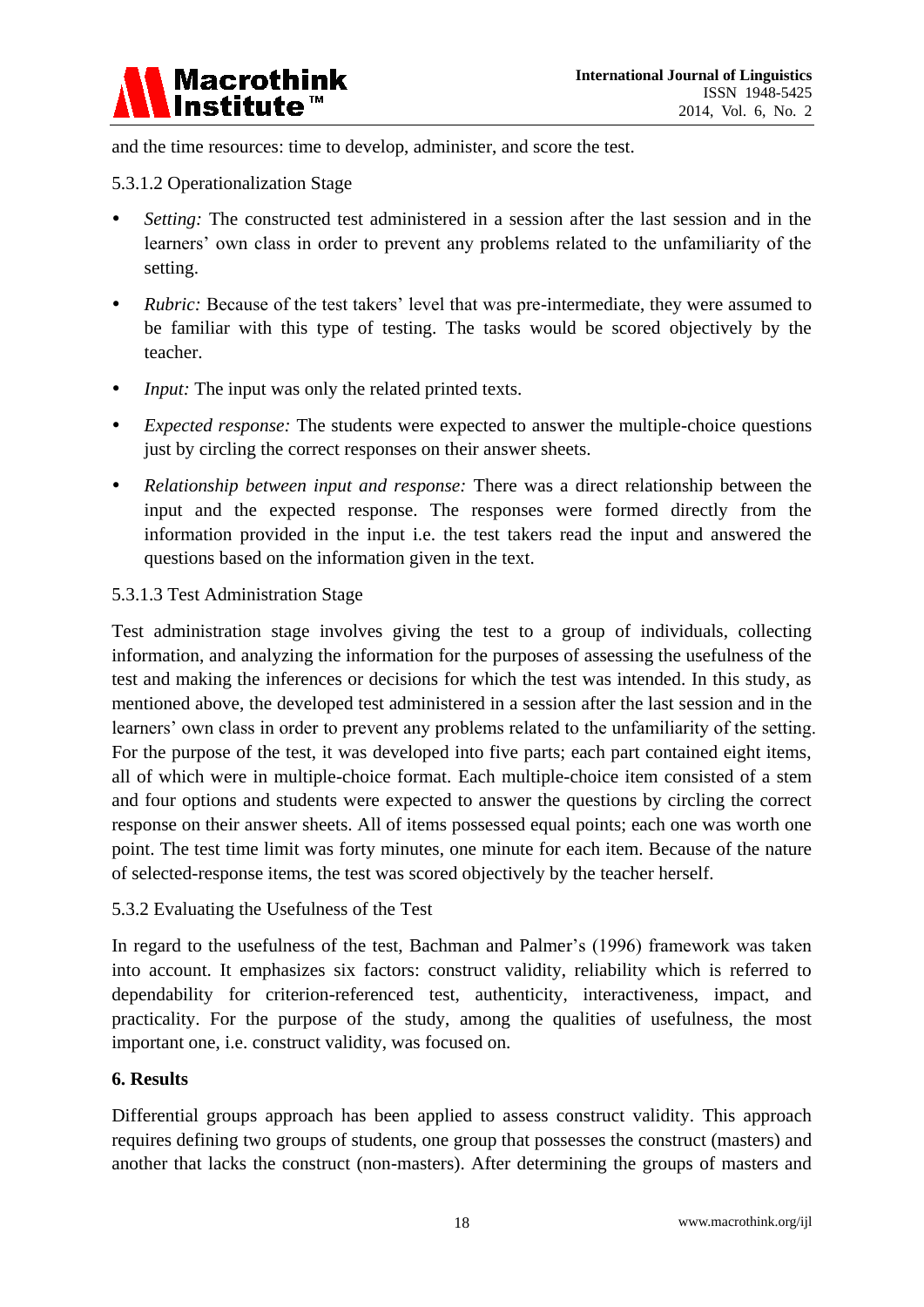

non-masters, the test administered and the results analyzed. The students' test scores and mean scores for both master and non-master are illustrated in Table 1.

|    | Students' scores |    |  |  |                           |  |                                                                |      |      |    | Mean |     |  |            |
|----|------------------|----|--|--|---------------------------|--|----------------------------------------------------------------|------|------|----|------|-----|--|------------|
|    | 18.65            | 18 |  |  |                           |  | 17.1 15.3 14.85 14 13.75 13.1 11.75 10.65 10.65 9.75 8.2 13.51 |      |      |    |      |     |  |            |
| NM | 16.4             |    |  |  | 15.2 14.65 13.3 12.2 11.1 |  | -- 10.4                                                        | 10.2 | 10.2 | 10 | 9.3  | 9.3 |  | 6.65 11.45 |

#### Table 1. Students' test and mean scores

#### M: Master, NM: Non-Master

The means of two groups, through paired samples t-test statistics, are also shown in Table 2.

Table 2. Paired samples t-test statistics

|            | Mean  | Std. Deviation | <b>Std.</b> Error Mean |
|------------|-------|----------------|------------------------|
| Master     | 13.51 | 3.24           | .90                    |
| Non-Master | 1.45  | 2.76           | .76                    |

As observed in Tables 1 and 2, the mean score for master group is considerably higher than the one for the non-master group. This difference could support the claim that the test was a valid measure of the effect of the aforementioned strategies on the reading comprehension skill of pre-intermediate EFL students. However, in order to provide a stronger support, it was required to check the statistical significance of the observed difference. In so doing, a paired samples t-test was carried out using Statistical Package for the Social Sciences (SPSS) software, version 16. Table 3 shows the SPSS output.

Table 3. SPSS output for paired samples t-test

|                       | <b>Paired Differences</b> |            |     |       |       |      |     |                   |
|-----------------------|---------------------------|------------|-----|-------|-------|------|-----|-------------------|
|                       | 95% Confidence            |            |     |       |       |      |     |                   |
|                       | Interval of the           |            |     |       |       |      |     |                   |
|                       |                           | Difference |     |       |       |      |     |                   |
|                       | Mean                      | SD.        | SEM | Lower | Upper | t    | df. | $Sig. (2-tailed)$ |
| Master/<br>Non-master | 2.06                      | .90        | .25 | 1.52  | 2.61  | 8.25 | 12  | $.000*$           |

SD: Standard Deviation, SEM: Standard Error Mean, \* p<0.05

As observed in Table 3, the statistically significant difference between the mean scores of the participants in two groups of master and non-master suggests that students in master group performed much better in comparison with non-master group. Accordingly, it was confirmed that test was a valid device to measure the aforementioned strategies on the reading comprehension skill of pre-intermediate EFL learners.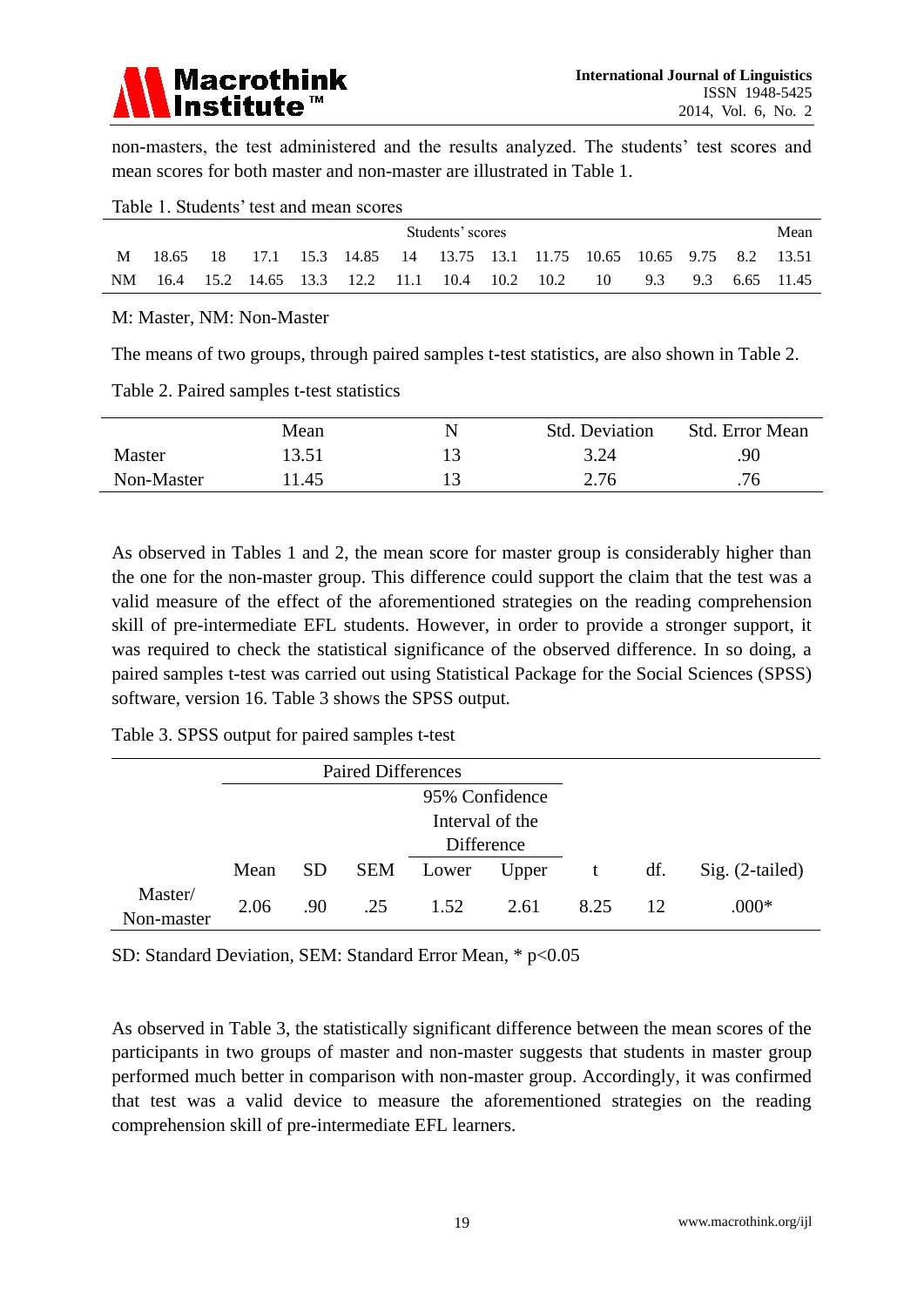

## **5. Discussion and Conclusion**

The present study aimed at developing and evaluating an achievement test, assessing the effect of four of the reading comprehension strategies namely, making connections, visualizing, inferencing (inferring), and questioning the author on pre-intermediate EFL learners. To answer the question arose in this regard, a plan was developed based on the usefulness model proposed by Bachman and Palmer (1996) and the techniques for assessing reliability and validity of criterion-referenced tests offered by Brown and Hudson (2002). As stated by Brown and Hudson (2002), all construct validity approaches rely on experimental studies of the degree to which a test is measuring the construct it claims to measure. Among these approaches, they have introduced intervention and differential group studies as the most practical and appropriate approaches to examine construct validity in the case of criterion-referenced tests.

Differential groups approach was applied to investigate the test construct validity. The obtained mean for master group was observed as being considerably higher than the mean for the non-master group. This observed difference was subjected to a paired samples t-test using Statistical Package for the Social Sciences (SPSS) software. The results of the paired samples t-test indicated the statistical significance of the observed difference in means and supported the claim that the test is a valid measure of the effect of the pertinent strategies on pre-intermediate EFL learners' reading comprehension skill.

Concerning the obtained results, the established and evaluated test in the present study might function well as an instrument for efficiently examining the effect of the pertinent strategies on promoting pre-intermediate EFL learners' reading comprehension skill. However, there are some limitations to be acknowledged and addressed. One limitation concerns the external validity or generalizability of the findings, since the findings were generated with a limited number of participants. Additionally, not all of the indices of usefulness were taken into account. Considering the limitations, further research is required to develop and evaluate tests of higher quality to assess the effect of the aforesaid strategies improving EFL learners' reading comprehension skill.

#### **References**

Adler, C. R. (2001). *Put reading first: The research building blocks for teaching children to read.* Jessup, MD: ED Publication.

Allen, S. (2003). An analytic comparison of three models of reading strategy instruction. *IRAL*, *41,* 319-338. http://dx.doi.org/10.1515/iral.2003.015

Bachman, L. F. (1990). *Fundamental considerations in language testing.* Oxford, UK: Oxford University Press. http://dx.doi.org/10.1191/0265532203lt268xx

Bachman, L. F., & Palmer, A. S. (1996). *Language testing in practice: Designing and developing useful language tests.* Oxford: Oxford University Press. http://dx.doi.org/10.1177/136216889900300106

Biancarosa, G., & Snow, C. E. (2004). *Reading next - a vision for action and research in*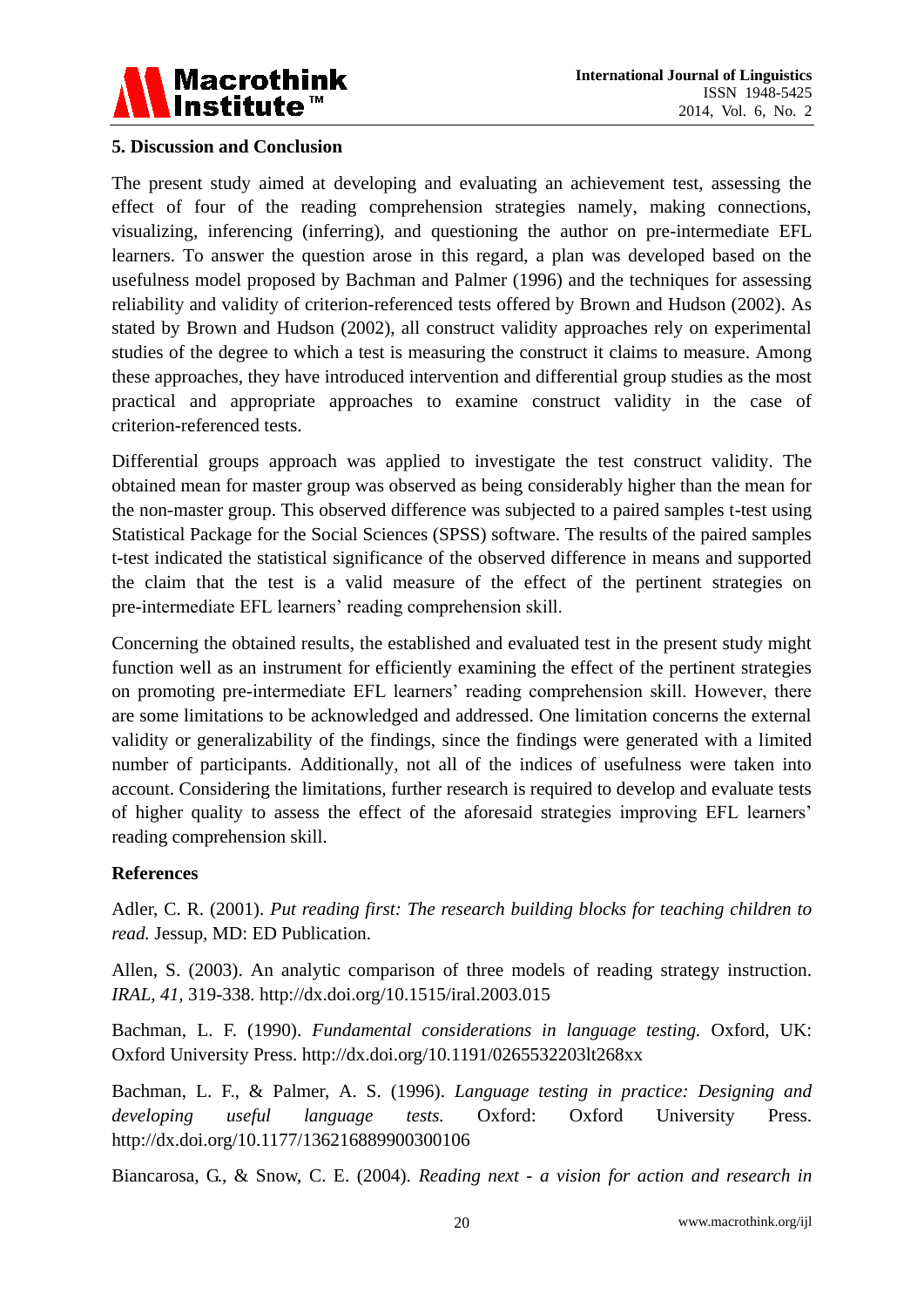

*middle and high school literacy: a report from Carnegie Corporation of New York.* Washington, D.C.: Alliance for Excellent Education.

Block, C., & Israel, S. (2005). *Reading first and beyond: The complete guide for teachers and literacy coaches.* Thousand Oaks, CA: Corwin Press.

Brown, H. D. (2001). *Teaching by principles* (2nd ed.). White Plains, NY: Pearson.

Brown, J. D., & Hudson, T. (2002). *Criterion-referenced language testing.* Cambridge: Cambridge University Press.

Chastain, K. (1988). *Developing second language skills: Theory and practice* (3rd ed.). Orlando, Florida: Harcout Brace Jovanovich.

Chi, M. T. H. (1987). *Knowledge structures and memory development.* Hillsdale, NJ: Erlbaum.

Collins, D., & Collins, A. (2002). *Becoming effective teachers of reading.* Tallahassee, FL: SERVE Publications.

Garner, R. (1987). *Metacognition and reading comprehension.* Norwood, NJ: Ablex.

Guthrie, J., Schafer, W., & Wang, Y. (1995). Relationships of instruction in reading: An exploration of social, cognitive and instructional connections. *Reading Research Quarterly*, *30*(1), 8-25. http://dx.doi.org/10.2307/747742

Harvey, S., & Goudvis, A. (2000). *Strategies that work teaching comprehension to enhance understanding.* York, ME: Stenhouse.

Hughes, A. (2003). *Testing for Language Teachers.* Cambridge: Cambridge University Press.

Khany, R., & Khosravian, F. (2013). *The application of Wikipedia for enhancing Iranian EFL students' reading proficiency.* Proceeding of the Global Summit on Education 2013 (GSE 2013). Kuala Lumpur, Malaysia. 135-142.

Kumaravadivelu, B. (2003). *Beyond methods: Macrostrategies for language teaching.* New Haven, CT: Yale University Press.

Mikhaylova, M. V. (2009). *Validation of the reading level achievement test of the English language center.* Unpublished Master's Thesis. Brigham Young University, Utah, USA.

National Reading Panel. (2000). *Teaching children to read: An evidence-based assessment of the scientific research literature on reading and its implications for reading instruction.* Washington, DC: Reports of the subgroups.

Palincsar, A. S., & Brown, A. L. (1984). Reading comprehension teaching of comprehension–fostering and comprehension–monitoring activities. *Cognition and instruction*, *1,* 117-175. http://dx.doi.org/10.1207/s1532690xci0102\_1

Pressley, M. (1997). Skilled comprehension and its development through instruction. *School Psychology Review*, *26*(3), 448-466.